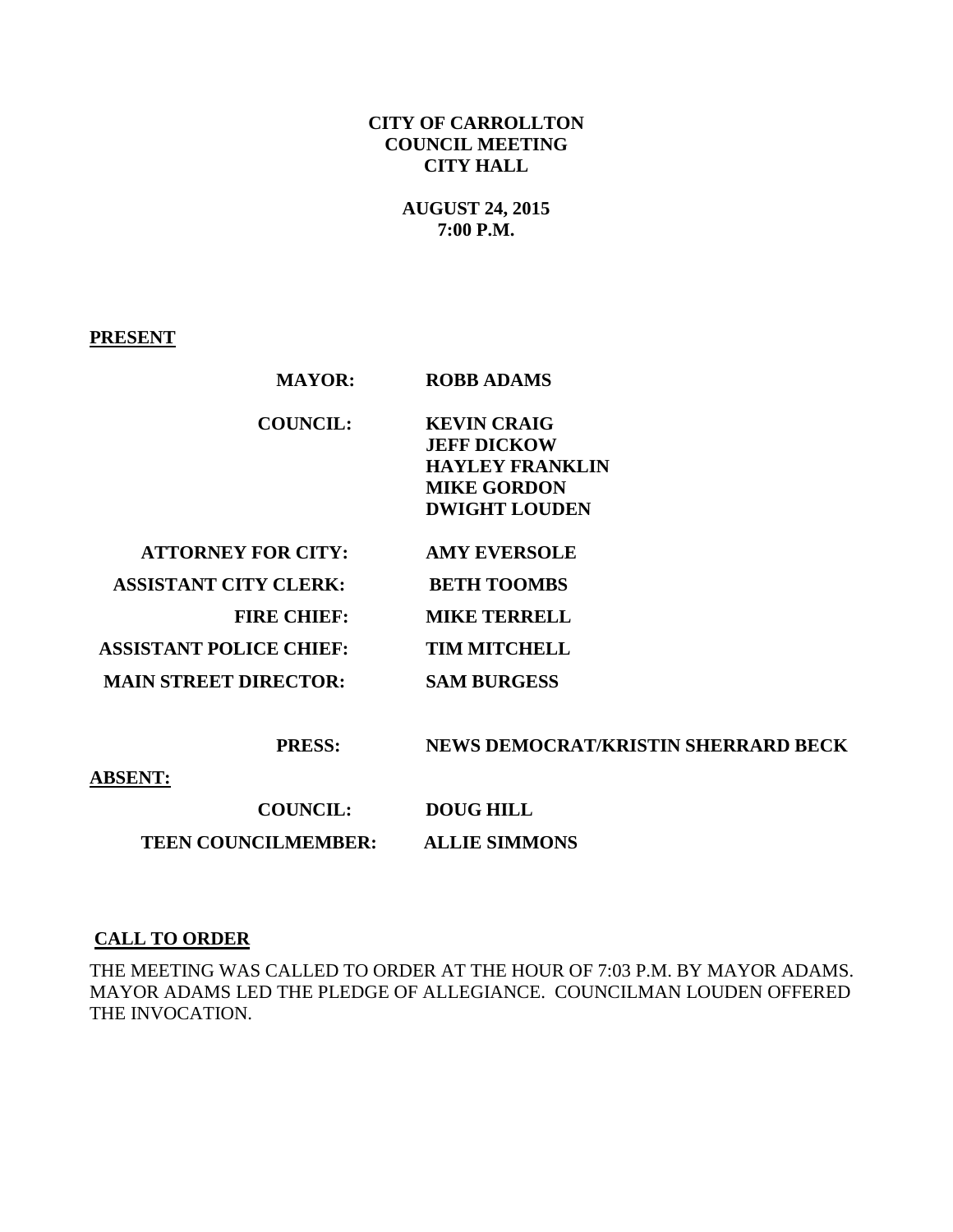### **APPROVAL OF MINUTES: REGULAR MEETING: 8/10/2015**

### **THE MOTION WAS MADE BY COUNCILMAN GORDON AND SECONDED BY COUNCILMAN CRAIG AND DULY CARRIED TO ACCEPT THE MINUTES AS PRESENTED FOR THE REGULAR MEETING OF 8/10/15.**

**AYES 5 NAYS 0**

# **APPROVAL OF MINUTES: SPECIAL MEETING: 8/14/2015**

# **THE MOTION WAS MADE BY COUNCILWOMAN FRANKLIN AND SECONDED BY COUNCILMAN CRAIG AND DULY CARRIED TO ACCEPT THE MINUTES AS PRESENTED FOR THE SPECIAL MEETING OF 8/14/15.**

**AYES 5 NAYS 0**

## **RESOLUTION #2015-18: AUTHORIZING MAYOR TO ENTER INTO CONTRACT WITH SWEEP-ALL, INC. FOR STREET SWEEPING PURPOSES**

MAYOR ADAMS SAID THAT BRUCE GORDON WITH SWEEP ALL WANTED TO ALSO INCLUDE SCHUERMAN STREET TO THE LIST OF STREETS TO BE SWEPT. THE ANNUAL COST WILL BE \$7,040.00. IF CHANGES ARE TO BE MADE FOR THE NEXT QUARTER'S SCHEDULE OF STREETS TO BE SWEPT, A THREE WEEK TIME FRAME IS REQUESTED.

ATTORNEY, AMY EVERSOLE, READ THE RESOLUTION.

# **THE MOTION WAS MADE BY COUNCILMAN LOUDEN AND SECONDED BY COUNCILMAN GORDON AND DULY CARRIED TO ADOPT RESOLUTION #2015-18: AUTHORIZING MAYOR TO ENTER INTO CONTRACT WITH SWEEP-ALL, INC. FOR STREET SWEEPING PURPOSES.**

**AYES 5 NAYS 0**

### **POLICY FOR POLICE CARS**

ASSISTANT CHIEF OF POLICE TIM MITCHELL PRESENTED THE POLICY FOR POLICE CARS. COUNCILMAN LOUDEN ASKED ABOUT THE CHIEF HAVING THE AUTHORITY TO GIVE SOMEONE PERMISSION TO DRIVE OUTSIDE THE COUNTY. ASSISTANT CHIEF MITCHELL SAID HE CAN REVISE THE POLICY AND INCLUDE THAT THE VEHICLES WILL NOT BE DRIVEN OUTSIDE CARROLL COUNTY, UNLESS IT IS A JOB RELATED FUNCTION. COUNCILMAN GORDON MENTIONED IT HAD BEEN DISCUSSED THAT IT WAS GOING TO BE LIMITED TO SO MANY MILES OUTSIDE THE CITY LIMITS THAT THE CARS COULD BE DRIVEN. COUNCILMAN CRAIG SUGGESTED TO REVIEW THE POLICY IN 90 DAYS.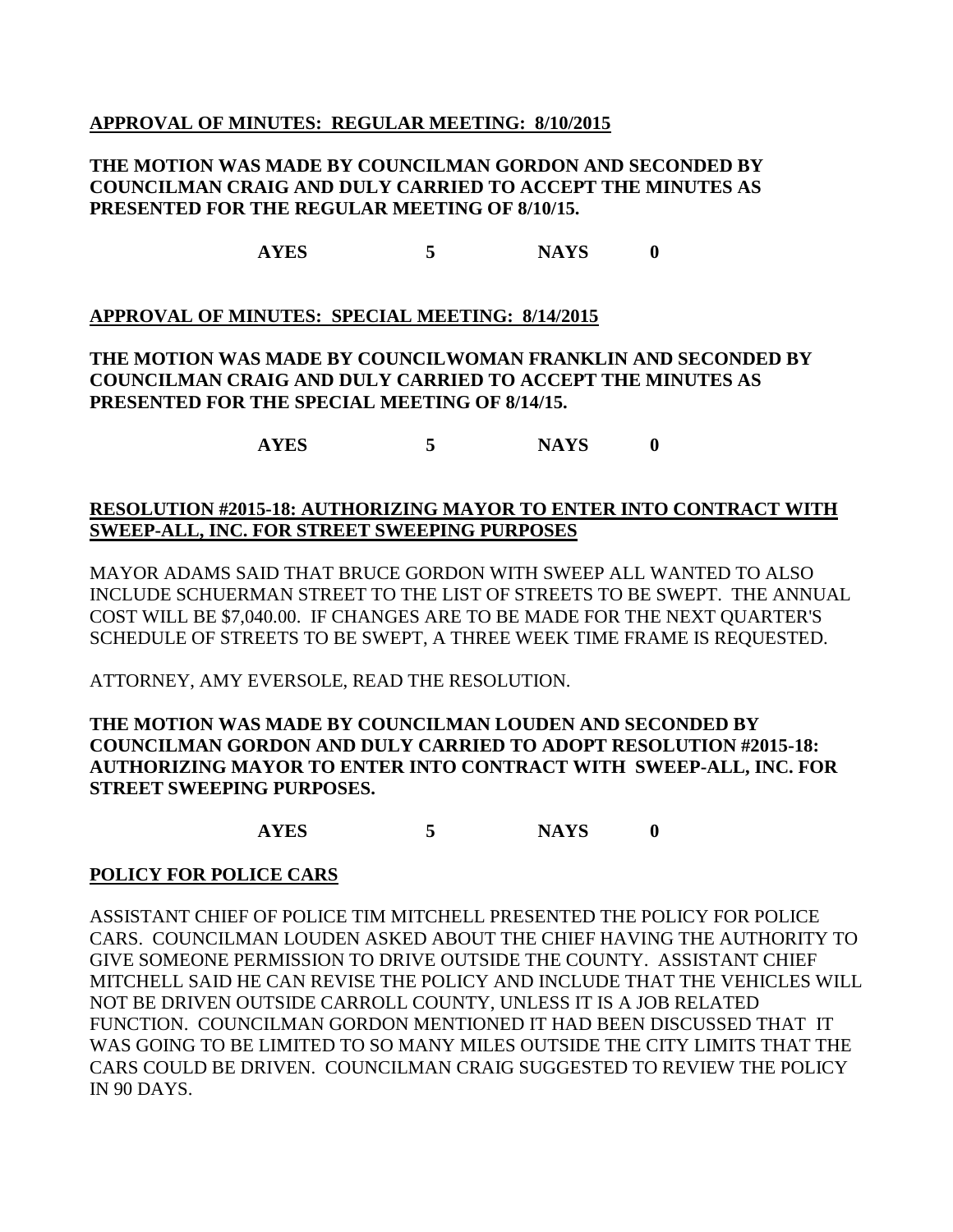## **THE MOTION WAS MADE BY COUNCILMAN CRAIG AND SECONDED BY COUNCILMAN GORDON AND DULY CARRIED TO ACCEPT THE TAKE HOME POLICY FOR POLICE CARS AND TO REVIEW THE POLICY AGAIN IN 90 DAYS.**

**AYES 5 NAYS 0**

### **SAM BURGESS - WAYFINDING SIGN GRANT**

MR. BURGESS SAID HE HAD RECEIVED AN EMAIL FROM HARRY CARVER, OFFICE OF STATE GRANTS, WITH THE DEPARTMENT FOR LOCAL GOVERNMENT. THERE IS AN AVAILABILTY OF SMALL GRANTS FROM RECAPTURED AND UNUSED FUNDS FROM LONG AGO APPROPRIATIONS. IF THE CITY COULD RECEIVE THIS GRANT, THE SIGNS WOULD BE OF NO COST TO THE CITY. EACH 2' X 3' METAL SIGN WILL COST AROUND \$200.00.

# **RESOLUTION #2015-21: AUTHORIZING MAYOR TO SUBMIT APPLICATION FOR GRANT FOR WAYFINDING SIGNS**

ATTORNEY, AMY EVERSOLE, READ THE RESOLUTION.

**THE MOTION WAS MADE BY COUNCILMAN CRAIG AND SECONDED BY COUNCILMAN DICKOW AND DULY CARRIED TO ADOPT RESOLUTION #2015-21: AUTHORIZING MAYOR TO SUBMIT APPLICATION FOR GRANT FOR WAYFINDING SIGNS.**

**AYES 5 NAYS 0**

### **MAYOR'S REPORTS**

**A.) THE MAYOR SAID HE WILL BE WORKING AT THE TOURISM BOOTH THIS COMING FRIDAY AND SATURDAY. MISTY HAS REQUESTED A TWO NIGHT GIVE-AWAY AT 2 RIVERS CAMPGROUND TO BE GIVEN AWAY AT THE END OF THE FAIR.** 

**THE MOTION WAS MADE BY COUNCILMAN GORDON AND SECONDED BY COUNCILMAN DICKOW TO GIVE TOURISM A TWO NIGHT GIVE-AWAY AT 2 RIVERS CAMPGROUND TO BE GIVEN AWAY AT THE END OF THE FAIR.**

**AYES 5 NAYS 0**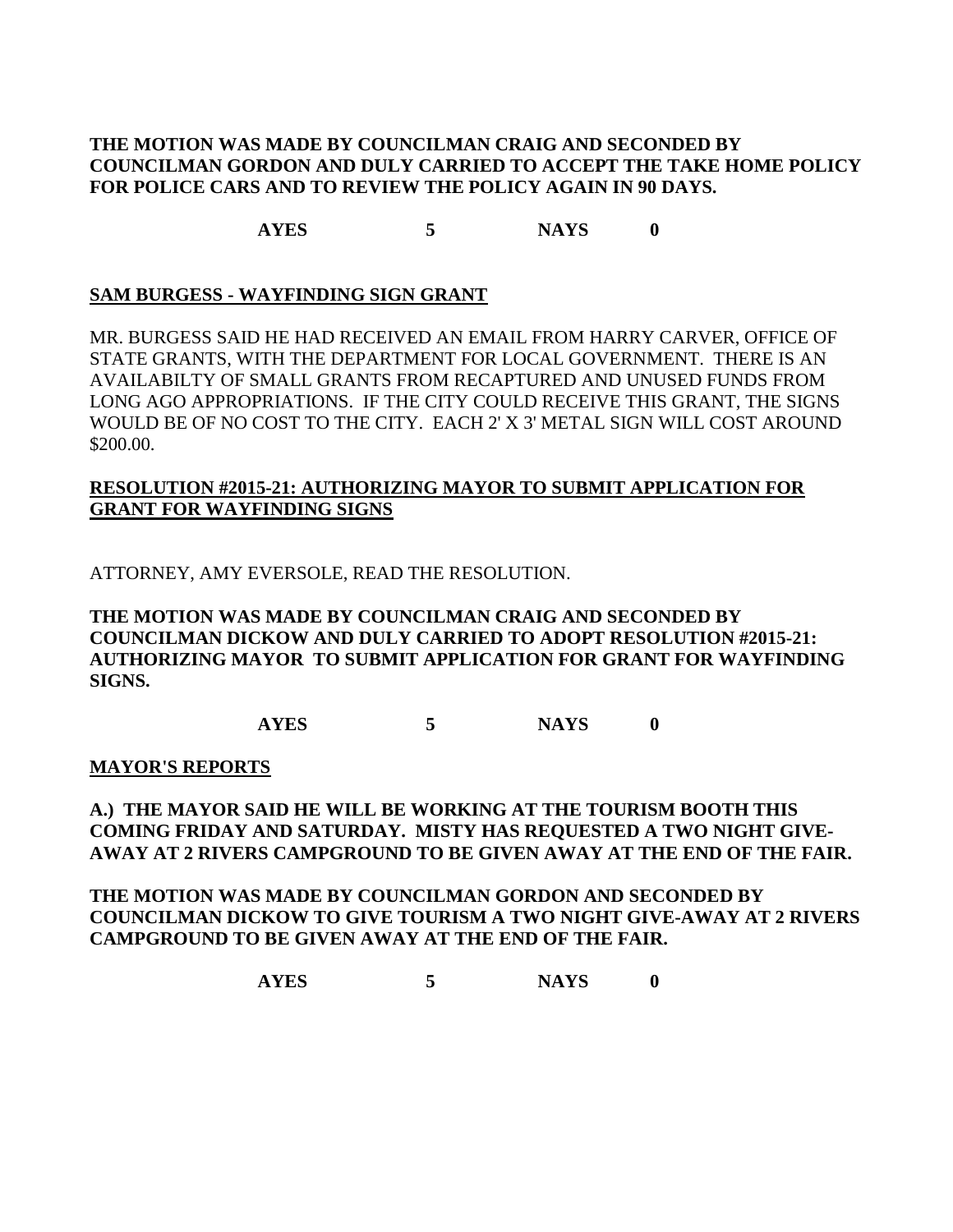# **EXECUTIVE SESSION: PER KRS 61.810): PROPERTY ACQUISITION/DISPOSITION/LITIGATION**

**THE MOTION WAS MADE BY COUNCILMAN LOUDEN AND SECONDED BY COUNCILMAN GORDON AND DULY CARRIED TO GO INTO EXECUTIVE SESSION FOR DELIBERATIONS ON THE FUTURE ACQUISITION OR SALE OF REAL PROPERTY BY THE CITY PER KRS 61.810(1)(b) BECAUSE PUBLICITY IS LIKELY TO AFFECT THE VALUE OF THE PROPERTY, TO DISCUSS PROPOSED OR PENDING LITIGATION ON BEHALF OF THE CITY PURSUANT TO KRS 61.810(1)(c) BECAUSE OF ATTORNEY CLIENT PRIVILEGE AT THE HOUR OF 7:21 P.M.**

**AYES 5 NAYS 0**

**THE MOTION WAS MADE BY COUNCILWOMAN FRANKLIN AND SECONDED BY COUNCILMAN CRAIG AND DULY CARRIED TO COME OUT OF EXECUTIVE SESSION AT THE HOUR OF 7:45 P.M.**

**AYES 5 NAYS 0**

NO ACTION WAS TAKEN.

### **APPROVAL OF ACCOUNTS PAID/PAYABLE 8/12/15 – 8/25/15**

**THE MOTION WAS MADE BY COUNCILMAN GORDON AND SECONDED BY COUNCILWOMAN FRANKLIN AND DULY CARRIED TO APPROVE THE ACCOUNTS PAID/PAYABLE 8/12/15 THROUGH 8/25/15.**

**AYES 5 NAYS 0**

**COMMENTS:**

**COUNCILMAN DICKOW:** THE TWO OFFICERS WILL GRADUATE SEPTEMBER 4.

**COUNCILWOMAN FRANKLIN:** ATTENDED KENTUCKY STATE FAIR ON OPENING DAY AND MET MANY PEOPLE WHILE WORKING AT THE TOURISM BOOTH. COALITION MEETING THURSDAY, AUGUST 27, AT 11:30.

### **ADJOURNMENT**

**THE MOTION WAS MADE BY COUNCILMAN LOUDEN AND SECONDED BY COUNCILMAN GORDON AND DULY CARRIED TO STAND IN ADJOURNMENT AT THE HOUR OF 7:48 P.M.**

**AYES 5 NAYS 0**